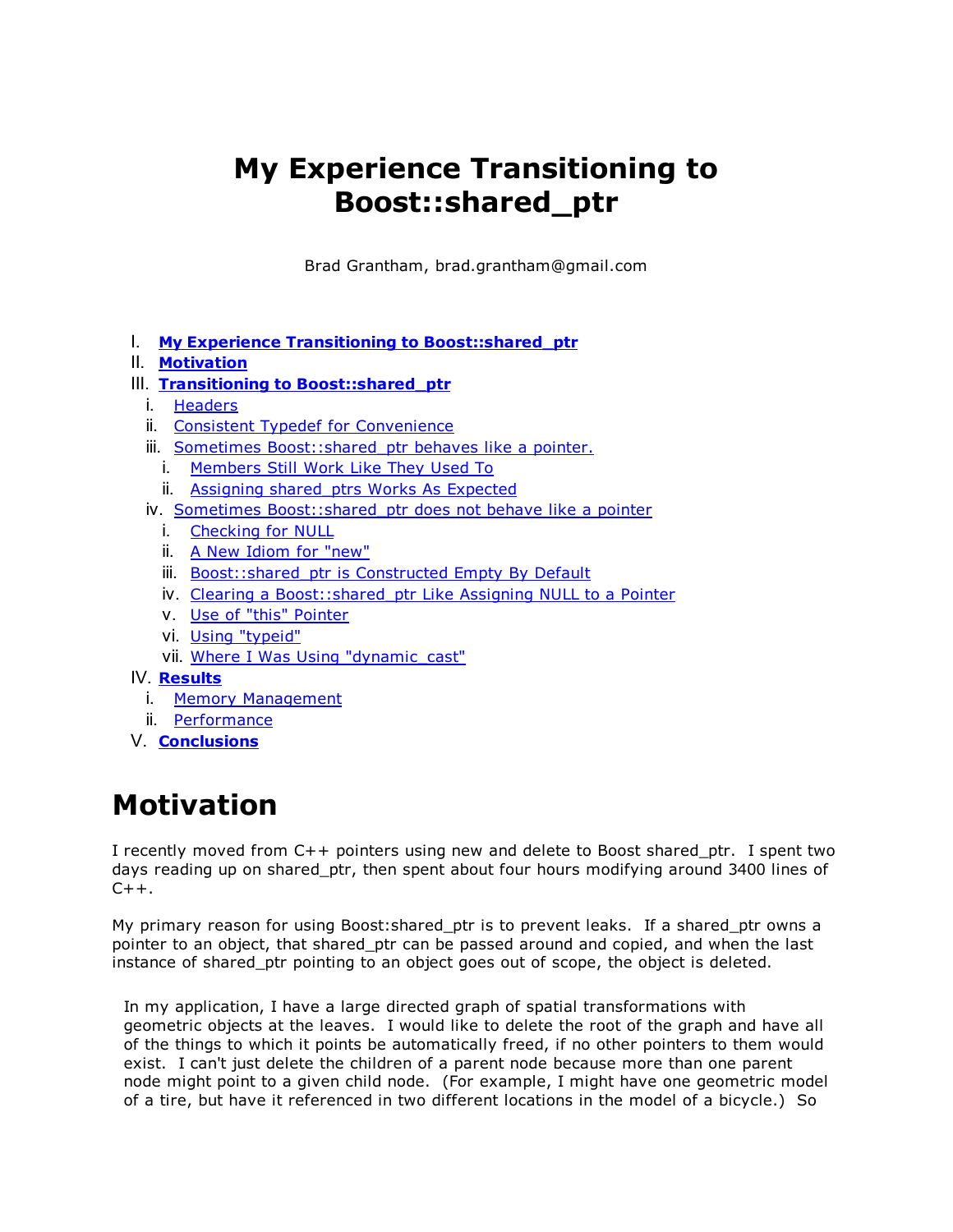somehow I have to keep track of all the parents pointing to a child, and when there are none left, delete the child. Boost::shared\_ptr does that.

```
class Shape
 {
     // other Shape class stuff
     typedef boost::shared_ptr<Shape> sptr;
 };
 class Bicycle
 {
     Shape::sptr FrontTire;
     Shape::sptr BackTire;
 };
 void DrawABike(void)
 {
     Shape::sptr tire(new Tire());
     Shape::sptr bike(new Bicycle());
     bike->FrontTire = tire;
     bike>BackTire = tire;
     draw(bike);
 }
 /*
 At the end of this function, "bike" went out of scope and was deleted.
 "bike" had two shared ptrs to "tire"; the first was cleared, and then,
 since the second was the only one left, it deleted "tire".
 */
 void DrawABike(Shape::sptr& saved_tire)
 {
     Shape::sptr tire(new Tire());
     Shape::sptr bike(new Bicycle());
     saved tire = tire;
     bike>FrontTire = tire;
     bike>BackTire = tire;
     draw(bike);
 }
 /*
 At the end of this function, "bike" went out of scope and was deleted.
 "bike" had two shared_ptrs to "tire", but the caller to this function was
 also given a shared ptr through "saved tire", so tire is not deleted. When
 the shared ptr passed in by reference in "saved tire" goes out of scope (or
 is cleared), if there are no other shared ptrs to "tire", then "tire" will
 be deleted.
 */
Setting a shared ptr which already has a pointer can delete the old object if there are no
other shared_ptrs pointing to it. It also takes care of the occasional case where an
```

```
application assigns a shared_ptr the same pointer it already has.
 shared ptr<Image> GetChecker();
 shared ptr<Image> img(new Image(diffuseTextureMapName));
 if(img->GetWidth() == -1){
     // Failed to load file from diffuseTextureMapName.
```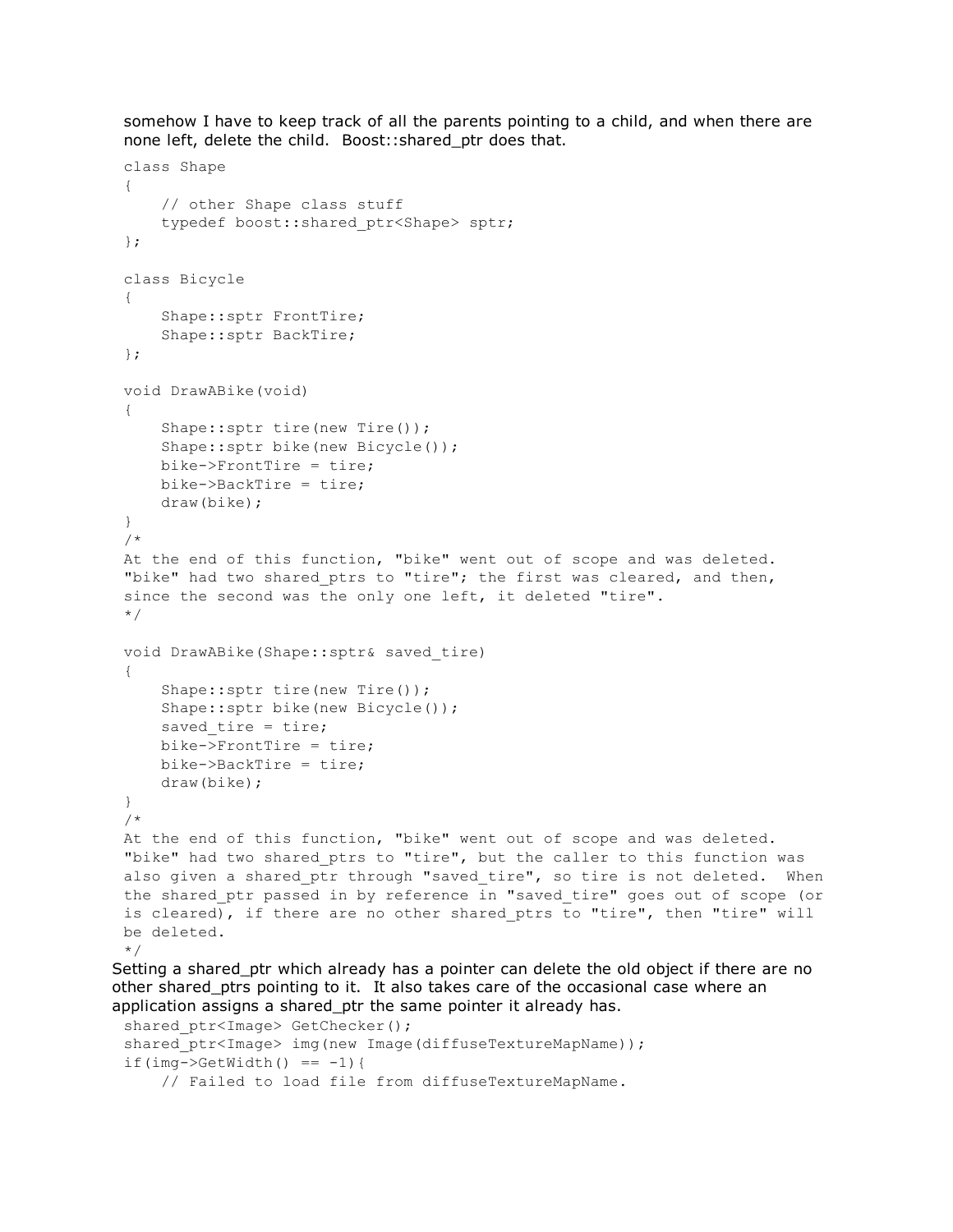```
/* this line deletes the Image we new'd above, when it replaces it with
the Image passed back from GetChecker(). */
    img = GetChecker();
```
#### }

Going out of scope without passing off a pointer deletes the object, as would be expected. vector<Shape::sptr> shapes; //...

```
Shape::sptr sphere(new Sphere(center, radius, material));
```

```
if(some_kind_of_test)
    shapes.push_back(sphere);
```
return true;

// If sphere was not added to shapes, then it is deleted here Classes containing shared\_ptrs don't have to initialize the pointer to NULL in their constructor because the shared\_ptr constructor initializes itself to empty.

## **Transitioning to Boost::shared\_ptr**

Here are some pointer cases I had to handle in my code and what I did with them and some hints and tips.

### **Headers**

```
I added these two headers.
```

```
#include <boost/shared ptr.hpp>
#include <boost/enable shared from this.hpp>
```
## **Consistent typedef for Convenience**

in any class T that I wanted to create and pass around between functions and modules, I added a typedef for "sptr." As an example:

```
class Shape {
    Shape() { ... };
    virtual ~Shape() { ... };
    // ...
    typedef boost::shared_ptr<T> sptr;
};
```
Then, instead of:

```
Shape *shape;
      vector<Shape*> list;
      const vector<Shape*> const list;
I use:
  Shape::sptr shape;
  vector<Shape::sptr> list;
  const vector<Shape::sptr> const list;
```
## **Sometimes Boost::shared\_ptr behaves like a pointer.**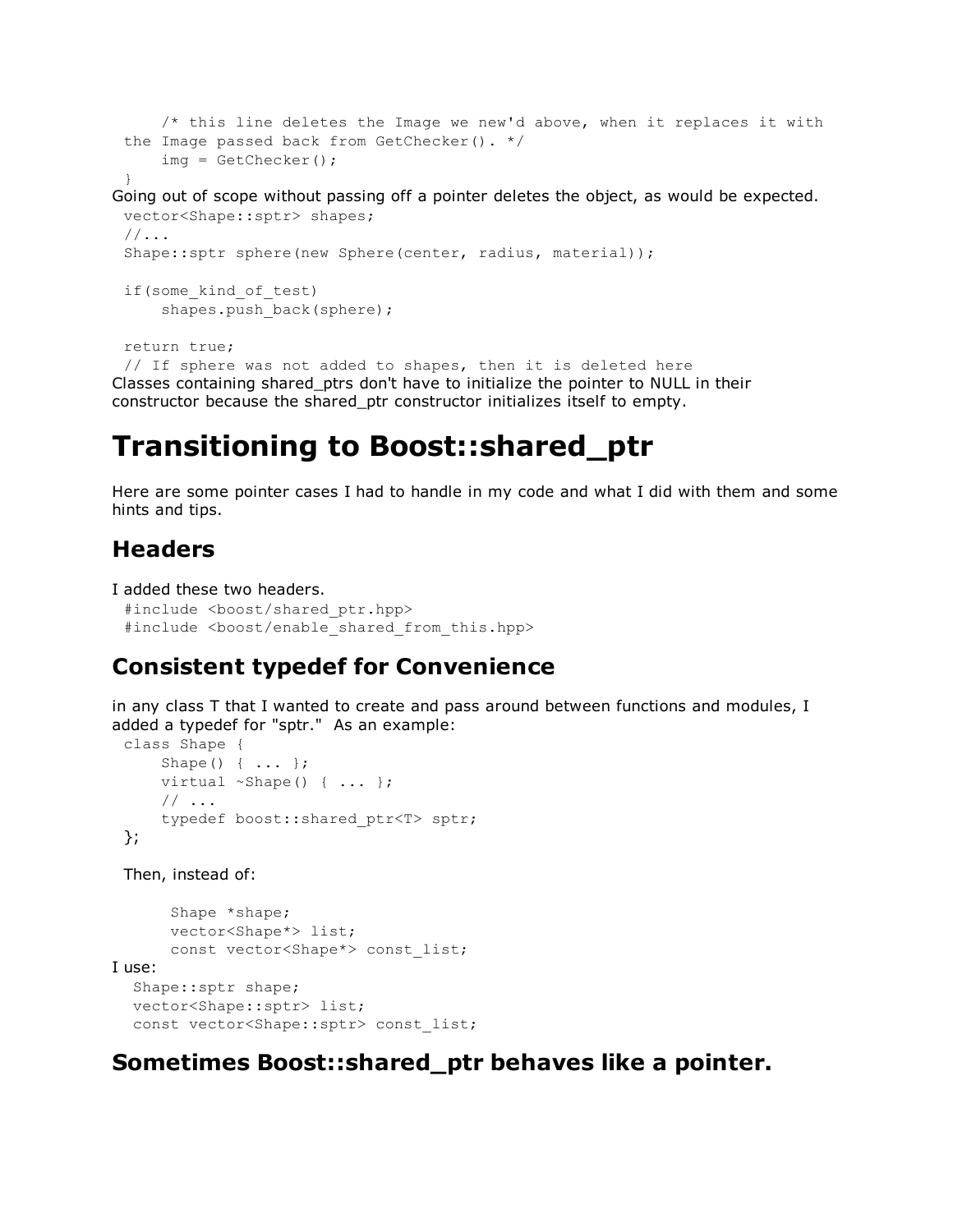#### **Members Still Work Like They Used To**

For that purpose, the pointer to member operator and member functions both work as if the shared ptr was a real pointer. If you were referencing member variables or calling a member function before, that still works.

```
class Shape {
     Shape() { ... };
     virtual ~Shape() { ... };
     // ...
     typedef boost::shared_ptr<T> sptr;
     float Width;
     virtual void draw();
 };
 Shape::sptr shape(new Shape);
 // These still work as if "shape" was just a Shape*
 shape->Width = 50.0f;shape->draw();
```
#### **Assigning shared\_ptrs Works As Expected**

```
// Shape *PopTree();
 Shape *shape = PopTree();
Changes to:
 // Shape::sptr PopTree();
 Shape::sptr shape = PopTree();
 // reference to the Shape is handed from PopTree back to "shape"
```
### **Sometimes Boost::shared\_ptr does not behave like a pointer**

I think it's best to think of shared ptr not really as a pointer but more as a class with a pointer in it. Thus some obvious pointer operations have to change slightly.

#### **Checking for NULL**

As one example, rather than checking for NULL, instead check for a boolean result, and let the bool member function check the pointer for you. Instead of:

```
if(shape != NULL) ...I use:
```
if(shape) ...

In the past, I had preferred the comparison to NULL in order to call out the nature of the variable as a pointer. However, "if(shape)" would have worked fine for pointers as well, and I guess that is the way many developers check pointers for NULL.

#### **A New Idiom for "new"**

In order to reduce the possibility of leaks, the Boost documentation recommends never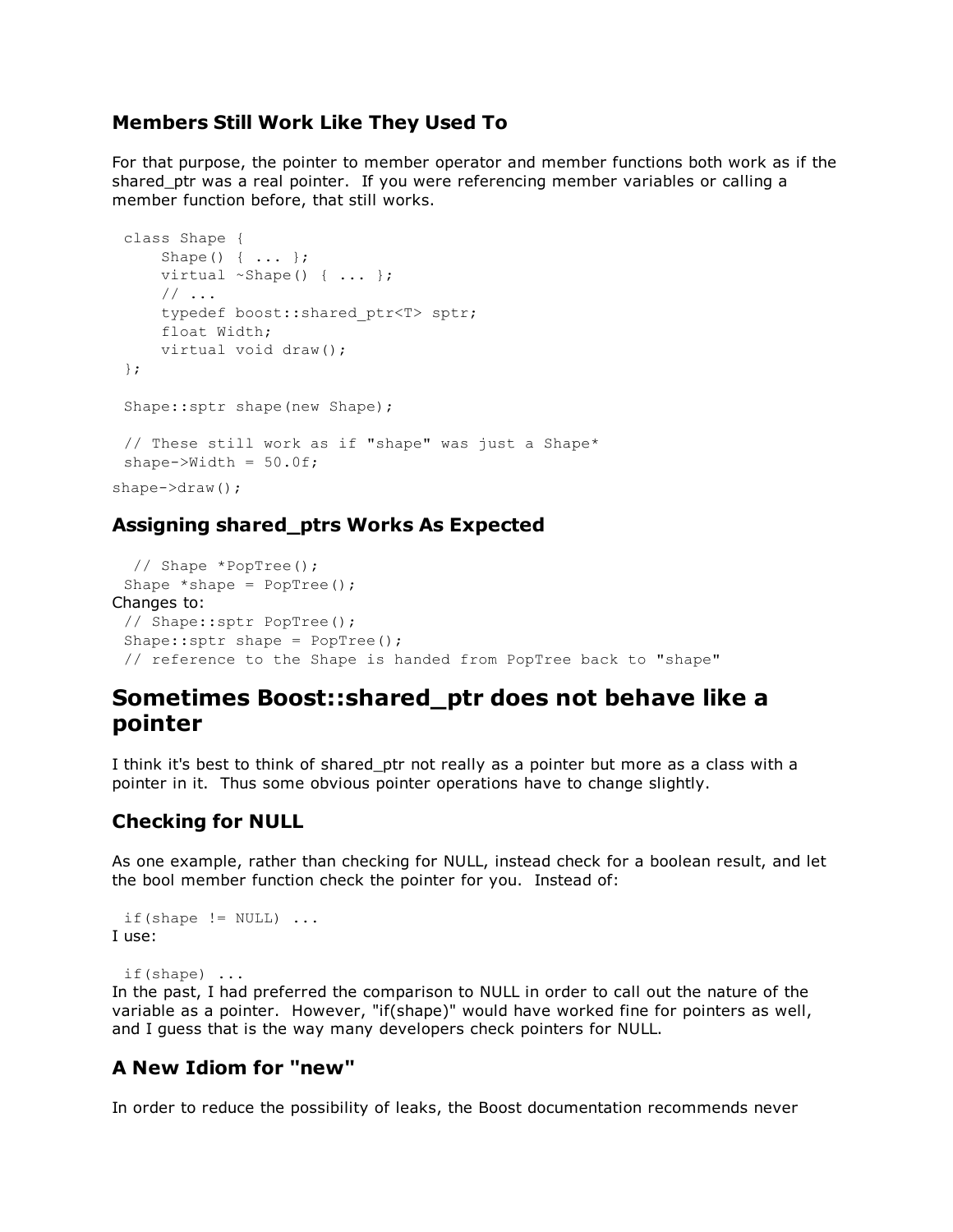holding a new object with a bare pointer. Always use new as the initializer for a shared ptr. That is to say, avoid this:

```
Shape *_{p} = new Shape;
 // some operations using "p", e.g.
 p->draw();
 Shape::sptr sp(p);
And instead do this:
 // some operations using "sp"
 Shape::sptr sp(new Shape);
 // do operations using "sp" instead
 sp->draw();
```
#### **Boost::shared\_ptr is Constructed Empty By Default**

It is okay to define a shared ptr without an initializer. For example, in code that used to look like this:

```
Shape *function()
{
    Shape *_{p} = NULL;
    // do things that might set ptr here, e.g.
    if(alright) {
        p = new Shape;
        // stuff
    }
    return p; // might return NULL
}
```
That code now looks like this:

```
Thingie::sptr function()
 {
     Shape::sptr sp;
     if(alright) {
         sp = Shape::sptr(new Shape);
         // stuff
     }
     return sp; // might return an empty shared_ptr
}
```
#### **Clearing a Boost::shared\_ptr Like Assigning NULL to a Pointer**

I couldn't find a literal that had the same effect on a shared\_ptr as assigning NULL does to a pointer. Instead, construct an empty shared\_ptr, which will point to nothing on construction. Assigning that to a shared\_ptr clears the shared\_ptr (so cast to bool will result in "false") and will release and potentially delete the previous value. So I changed this idiom:

```
p = NULL;To this:
 sp = Shape::sptr();I could also have used the "reset()" member function (e.g. "sp.reset()"), but I think for the
moment I like the idea of assignment because it is slightly more like the old assignment
from NULL.
```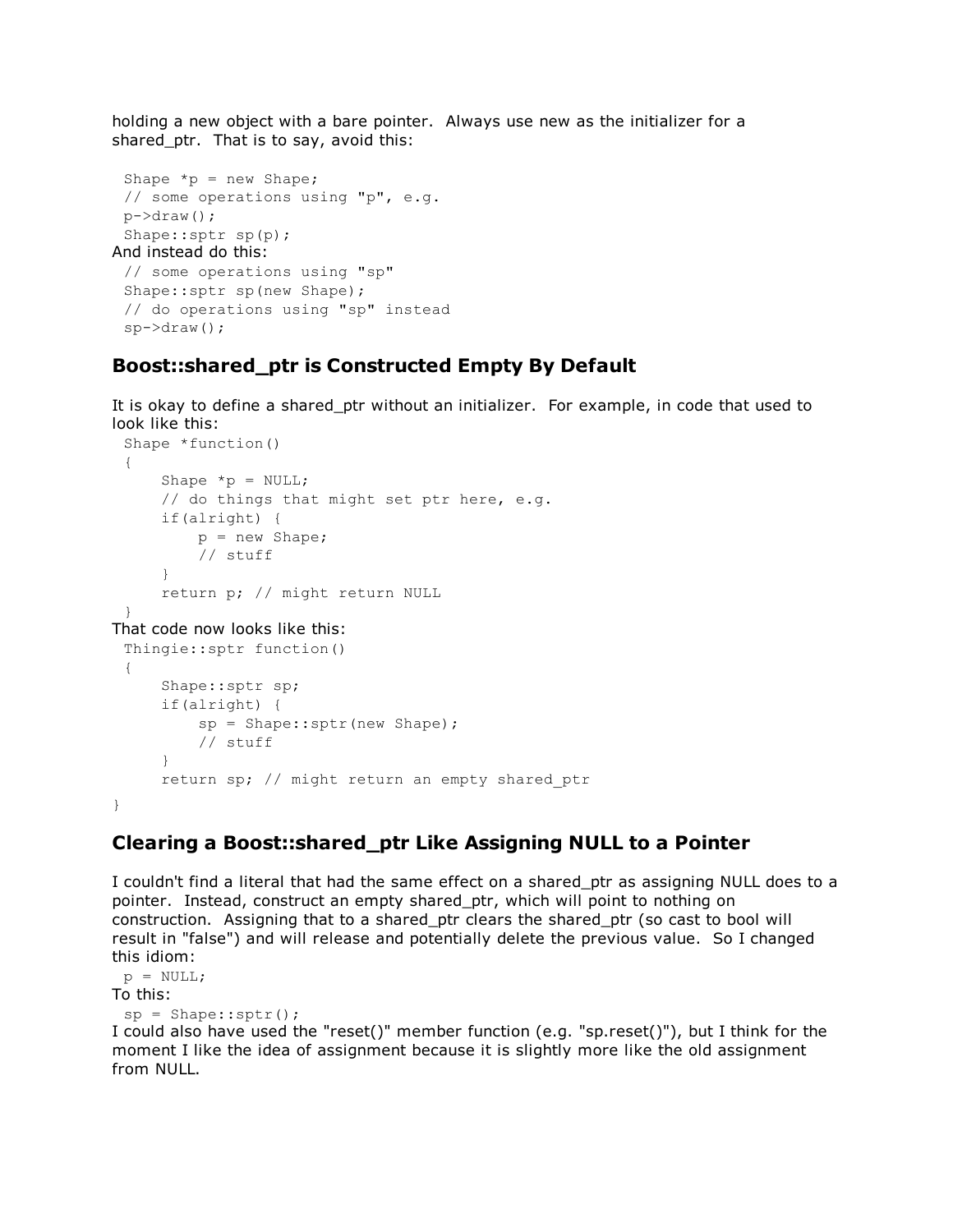#### **Use of "this" Pointer**

A more complicated issue is the use of "this" inside member functions. In my code, I had used "this" for a few things. A particular use case was for an object to insert itself into a list if it met certain criteria. As an example:

```
void Shape::Flatten(vector<Shape*>& flattened, const Matrix& fromObject)
{
     if(fromObject.isidentity())
     flattened.push back(this);
     else {
     Group *q = new Group(fromObject);
     g-> shapes.push back(this);
         g>makeBox();
         flattened.push back(g);
     }
}
```
The problem is that an application cannot make a brand new shared\_ptr from a pointer if a shared\_ptr already exists. That is to say, this does not work: {

```
Shape *shape = new Shape;
     shared ptr<Shape> shape1(shape);
     shared ptr<Shape> shape2(shape);
}
/*
"shape1" and "shape2" do not know about each other, so when they go out of
scope, each will think they contain the only pointer to "shape", and so each
will try to delete "shape". The second will delete deleted memory, which
will likely cause a memory protection error / segmentation fault.
```
\*/One can look at the implementation of shared\_ptr to understand in detail why this doesn't work, but a simple way to understand it is that shared ptrs to a unique object have to know about each other in order to manage references correctly. To let shared ptrs know about each other, an application has to assign shared ptrs to shared ptrs. This is one reason the idiom above of "shared\_ptr<Thing> thing(new Thing);" is important to follow; let a bare pointer to a class exist for as brief a time as possible.

Unfortunately, it is also a standard pattern to pass around "this" from inside member functions. There will probably already be a shared ptr created for an object at construction. Later, when a method tries to use "this", I would like my code to use a shared ptr, but I can't make a new shared ptr for the reasons just mentioned. For this we use the Boost::enable shared from this template.

```
First, we make sure our base class is derived from "enable shared from this":
 class Shape : public enable shared from this<Shape>
 {
     // Shape members and member functions
 }
Then, where we would have used "this", we use "shared_from_this()":
 void Shape::Flatten(vector<Shape::sptr>& flattened, const Matrix&
 fromObject)
 {
      if(fromObject.isidentity())
       flattened.push_back(shared_from_this());
```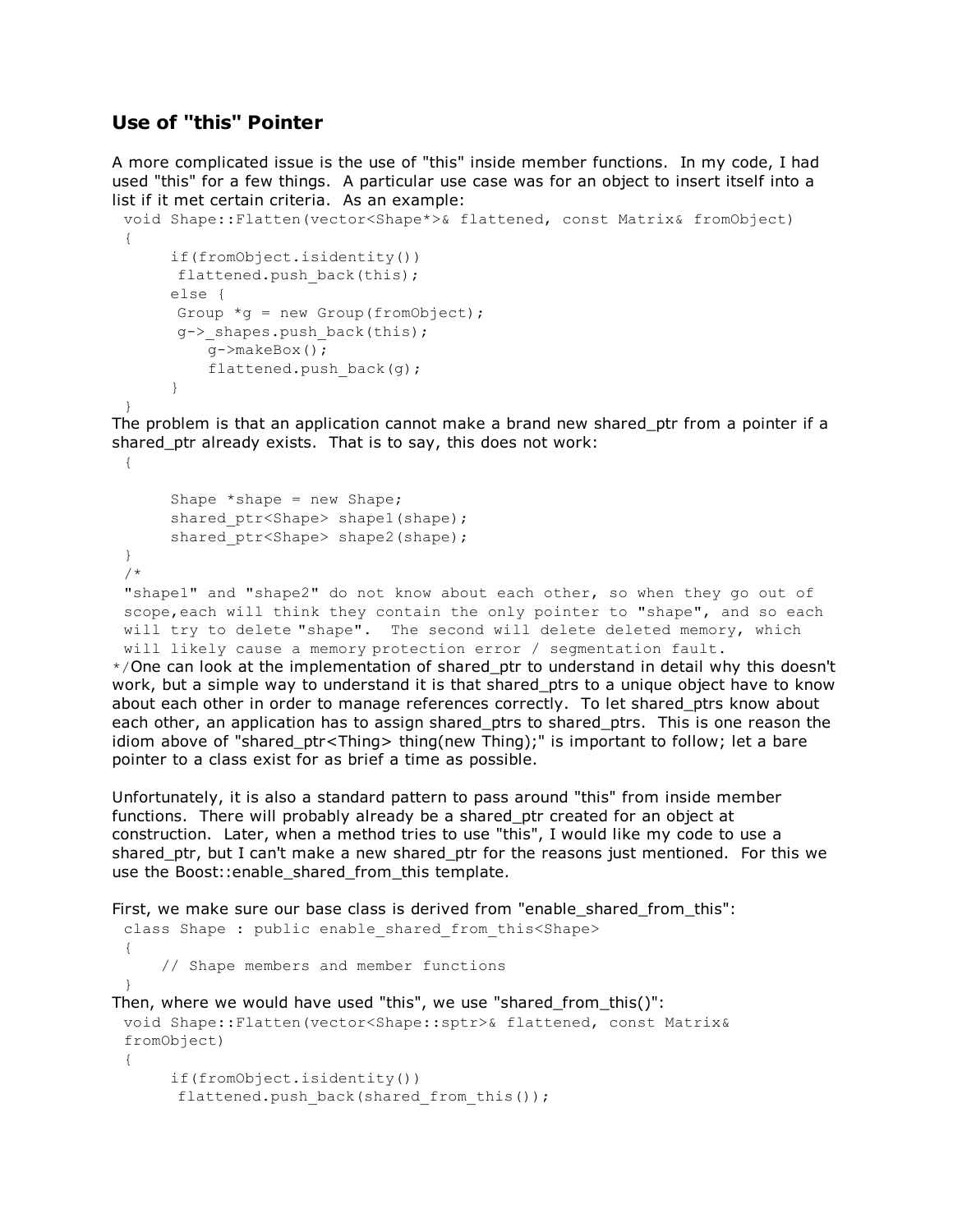```
else {
         Group::sptr g(new Group(fromObject));
         g-> shapes.push back(shared from this());
         g->makeBox();
         flattened.push back(g);
     }
}
```
#### **Using "typeid"**

I use "typeid" in a few places in my code to figure out what to do with some objects. As a hypothetical example, Triangle is derived from Shape, and Sphere is derived from Shape, and maybe I want to save Triangles in a separate data structure but not Spheres. The "typeid" operator gives me the type\_info for a pointer, and doesn't know to check the pointer inside a shared\_ptr. I made a convenience template for myself that knows to do that.

```
template <class T>
const type_info& typeids(T sptr)
{
     return typeid(*sptr.get());
}
// const vector<Shape::sptr> shapes;
vector<Shape::sptr> triangles only;
const vector<Shape::sptr>::iterator it;
for(it = shapes.begin(); it != shapes.end(); it++) {
    Shape:: sptr s = *it;if(typeids(s) == typeid(Triangle)) {
         triangles only.push back(s);
    }
}
```
#### **Where I Was Using "dynamic\_cast"**

I pass around a "Shader::sptr" throughout the code. "Shader" is an abstract base class and I have several subclasses that implement various functionality. In one case, I was using "dynamic cast" to determine if the Shader\* actually pointed to a "PhongShader." Boost::shared\_ptr provides a "dynamic\_pointer\_cast" template as a replacement to dynamic\_cast that handles shared\_ptrs. Where I previously had this code:

```
Shader::sptr shader = loader.GetMaterial();
 PhongShader::sptr phong(boost::dynamic pointer cast<PhongShader>(shader));
 if(!phong) {
     // this is defined only on class PhongShader.
     phong>SetShininess();
 }
I now have this code:
 Shader::sptr shader = loader.GetMaterial();
 PhongShader::sptr phong(boost::dynamic pointer cast<PhongShader>(shader));
 if(!phong) {
```

```
// this is defined only on class PhongShader.
phong>SetShininess();
```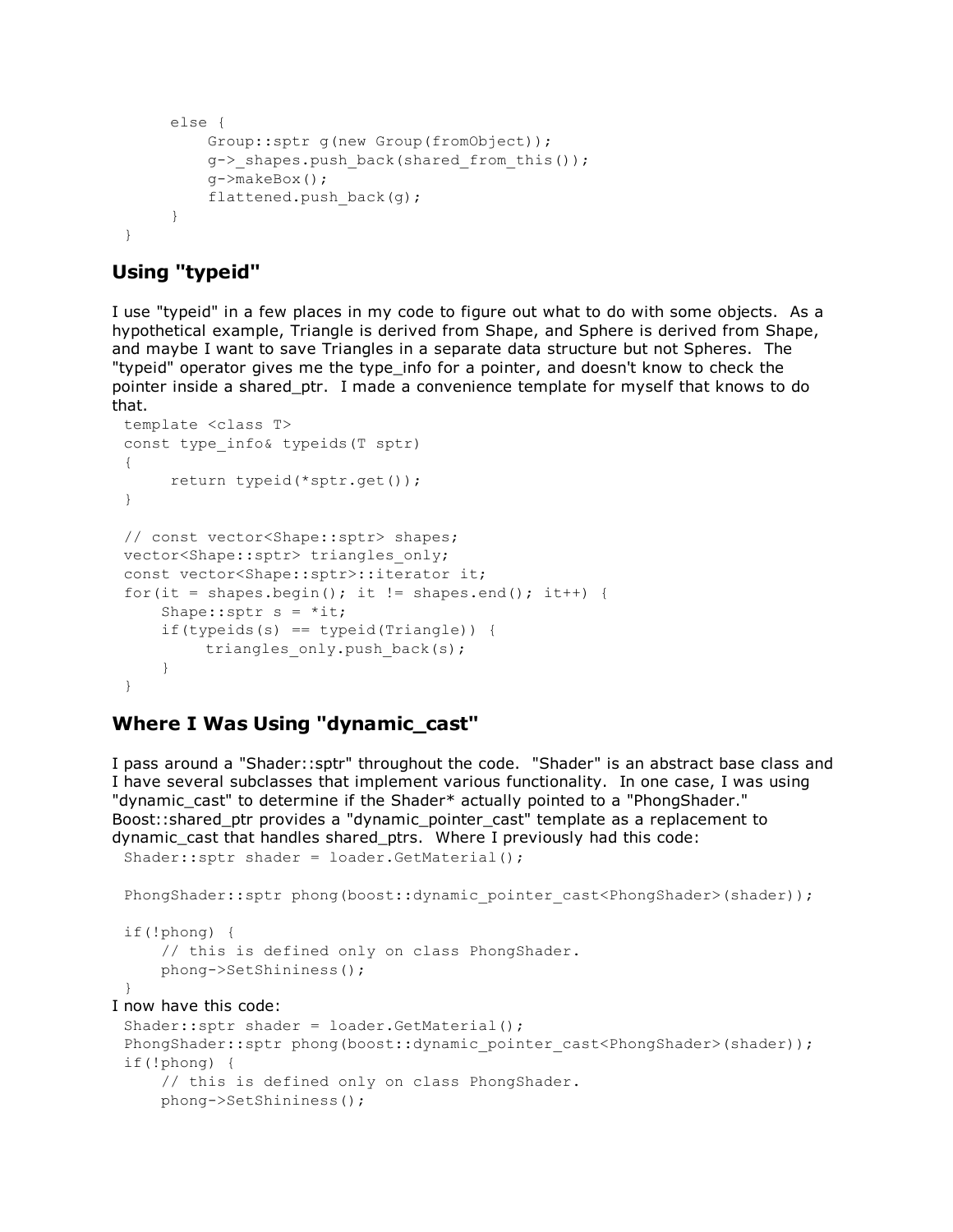```
}
```
As an aside, using typeid() above opens me up to exceptions if my shared ptr is NULL. If I had instead used dynamic pointer cast, then I would not have an exception; rather the result of the cast would be empty. I consider that to be safer and probably will transition to that.

# **Results**

## **Memory Management**

I use the "valgrind" tool on Linux to check for leaks. In particular, I turn on "show-reachable" and "track-origins" and turn "leak-check" to full, like:

```
valgrind --show-reachable=yes --track-origins=yes \ \ \backslash
```
 $-$ -leak-check=full  $$$ {COMMANDLINE}It's surprising what other libraries leak memory. But my tests show that using shared ptr has allowed me to remove all leaks from my 3D models. My top-level object references some 3D scene geometry objects using shared ptr members, and those objects only reference other objects using shared\_ptr. When the top-level object is deleted, all of its associated data is deleted.

## **Performance**

My application is an interactive ray-tracer. In most of my scenes, I experienced no significant drop in performance. In one particular scene with no scene hierarchy and a large number of triangles in a single kd-tree, I measured a 2% drop in performance.

In my data structure, each triangle has a shared ptr to a shader, which is passed back if the triangle is hit by a ray. In this particular model, there are 1.5 million triangles and only one shared shader. Each triangle has a reference to this single shader. I suspect the performance drop has to do with incrementing and decrementing reference counts in conjunction with locking from multiple threads, but I haven't fully investigated that yet.

My strategy going forward is to pass around only pointers in the inner loop, which may be executed in multiple threads. One way to ensure that this approach doesn't cause memory leaks or NULL pointer dereferences is to make shared\_ptrs before kicking off threads to execute the inner loop, and release them at the end.

Conceptually, the application then has sort of a "safe pointer section" where it allows the use of pointers but takes precautions beforehand to make it as safe as possible. Thus no objects can be unexpectedly deleted during the inner loop while a thread expects to work on them.

#### **Performance Addendum, Feburary 24th, 2010**

I have only performed a simple test to see how much performance I can gain back. In my application, I built a test app configuration in which several million iterations of my inner loop would be fetching a pointer and then using it. I edited my code to